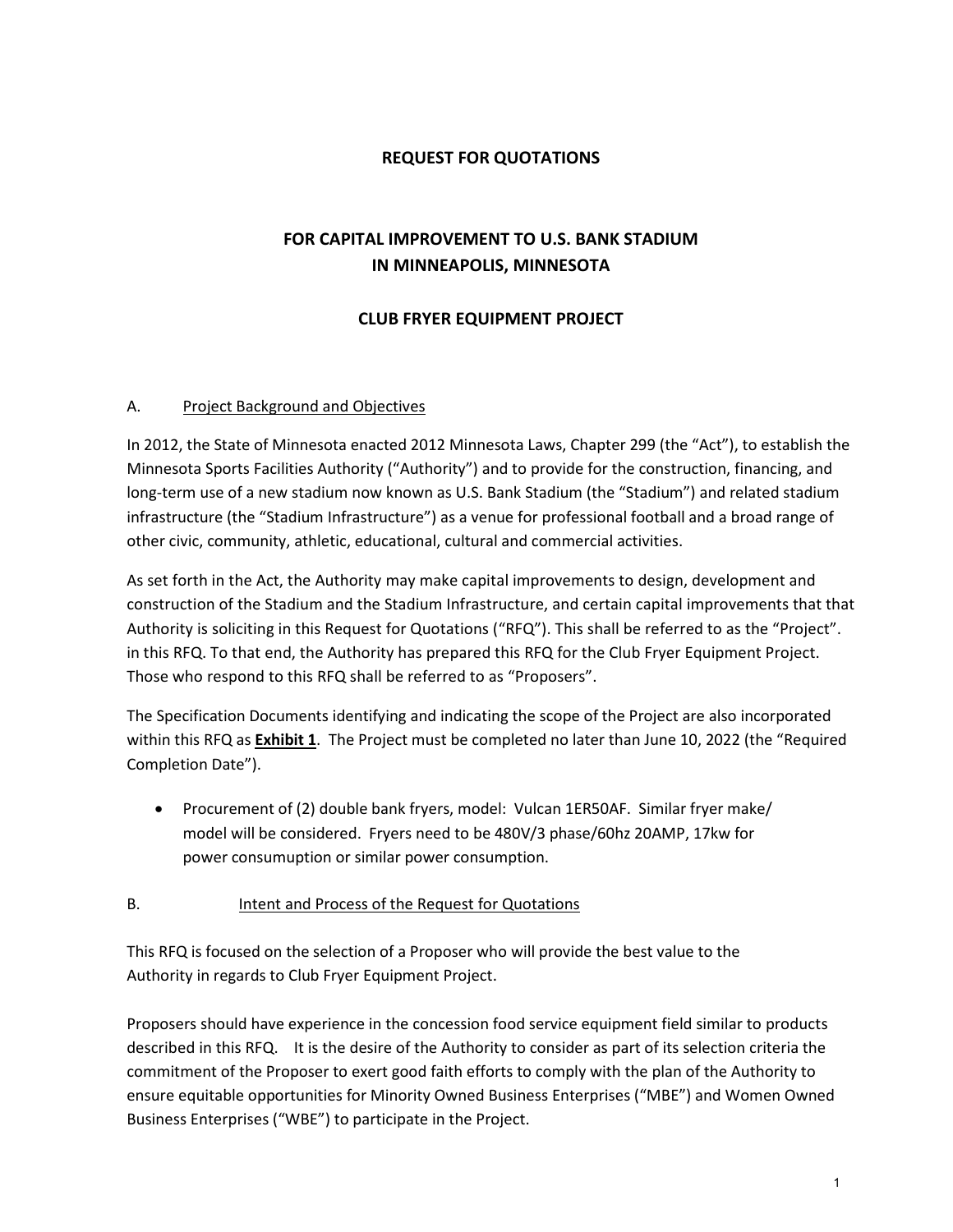The Authority has developed an Equity Plan, which is available on the Authority's website, and each Proposer should provide details describing how they will optimize the participation and utilization of appropriate workforce, MBEs and WBEs in the Proposers' performance of the Club Fryer Equipment project.

MBEs and WBEs that are interested in acting as the Proposers for the Project are encouraged to respond to the RFP.

#### C. Scope of the Project Requirements

Please see Exhibit 1 for project requirements.

#### D. Requested Qualifications

The Authority reserves the right and discretion to determine the qualifications and responsibility of the Proposers to perform the work and services that are the subject of the RFQ. It is the request and intent of the Authority that Proposers responding to the RFQ have the following qualifications:

- Experience history with concession food service equipment similar to the Project described in this RFQ; and
- Ability to provide ongoing services.

#### E. RFQ Timeline

| Advertise and issue Request for Quotations | April 13, 2022            |
|--------------------------------------------|---------------------------|
| <b>Written Questions Due</b>               | April 26, 2022, by 5:00pm |
| Quotations Due                             | April 29, 2022, by 2:00pm |
| Selection of Provider/Contract award       | May 4, 2022               |
| <b>Project Completion</b>                  | June 10, 2022             |

By submitting a Quotation, the Proposer affirms that this timeline can be met.

#### F. Proposer Qualifications

The following items shall be included in a Proposal executive summary:

- Proposer's name and address of office that would have central responsibility for the work. Identify the business form of Proposer. If the proposed form of entity is a joint venture, please identify each joint venture participant and their respective percentage of ownership.
- Provide a summary, on one page or less, describing why the Proposer is the most qualified to be the Provider for the Project.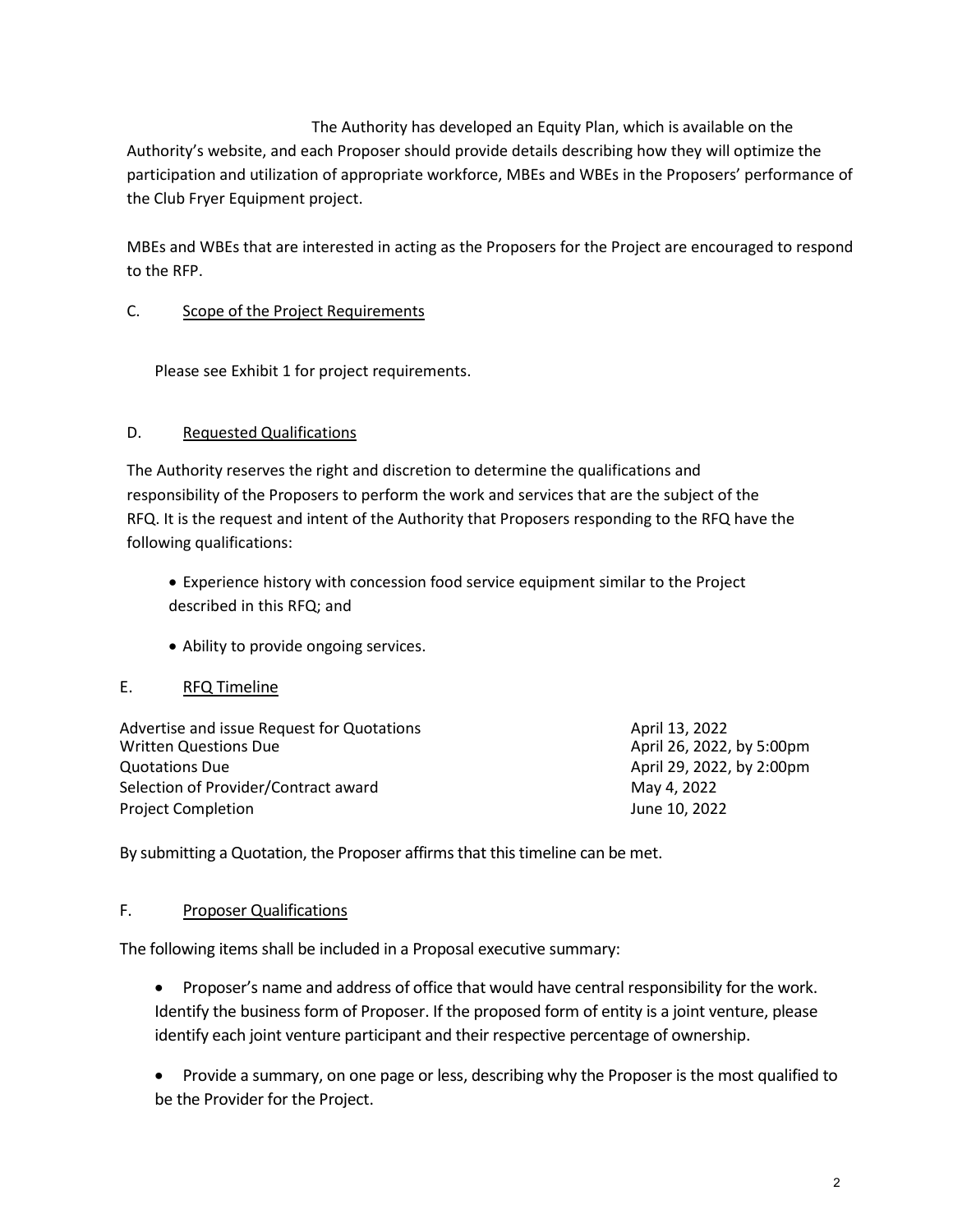• Proposer agrees that if it is proposing any services including installation work, it shall obtain worker's compensation insurance, vehicle insurance, and any other insurance required by applicable law or regulation. Proposer also agrees that it shall maintain commercial general liability insurance in commercially reasonable amounts, and that proposer shall provide upon request a certificate of insurance evidencing such coverage and additional insured status as requested.

• Exhibit 1 – Scope and Specification Documents. See scope and site documents.

• Exhibit 2 – Proposal Scope of Services and Pricing Information. The Proposer will provide a.) a detailed description of all services, labor, labeling, testing and documentation preparation included in the proposal, as required for a turn key installation, and b.) a detailed listing of all equipment, installation materials, licenses, connecting devices and miscellaneous components included in the proposal as required for a turn key installation.

• Exhibit 3 – Equity Plan Targeted Business Commitment and Information Form. Proposer must complete and provide both the Targeted Business Commitment and Information Forms with the proposal.

• Exhibit 4 – Equity Report. Prior to MSFA approval and payment of monthly project invoices, Proposer must complete the monthly report form detailing required information including all workforce services and hours performed.

## G. Quotations

Quotations are due by April 29, 2022, by 2PM. One electronic copy and one bound copy of each quote and should be enclosed in a sealed envelope addressed to:

Minnesota Sports Facilities Authority Attention: Mary Fox-Stroman 1005 4<sup>th</sup> Street South Minneapolis, Minnesota 55415

The electronic copy should be sent via email to:

**Mary Fox-Stroman at Mary.Fox-Stroman@msfa.com Jen Freeman at Freeman-Jenifer@aramark.com Ed Kroics at EKroics@usbankstadium.com**

**Questions or Inquiries**. All questions must be submitted via email by April 26, 2022, by 5PM, to:

**Mary Fox-Stroman at Mary.Fox-Stroman@msfa.com Jen Freeman at Freeman-jenifer@aramark.com Ed Kroics at EKroics@usbankstadium.com**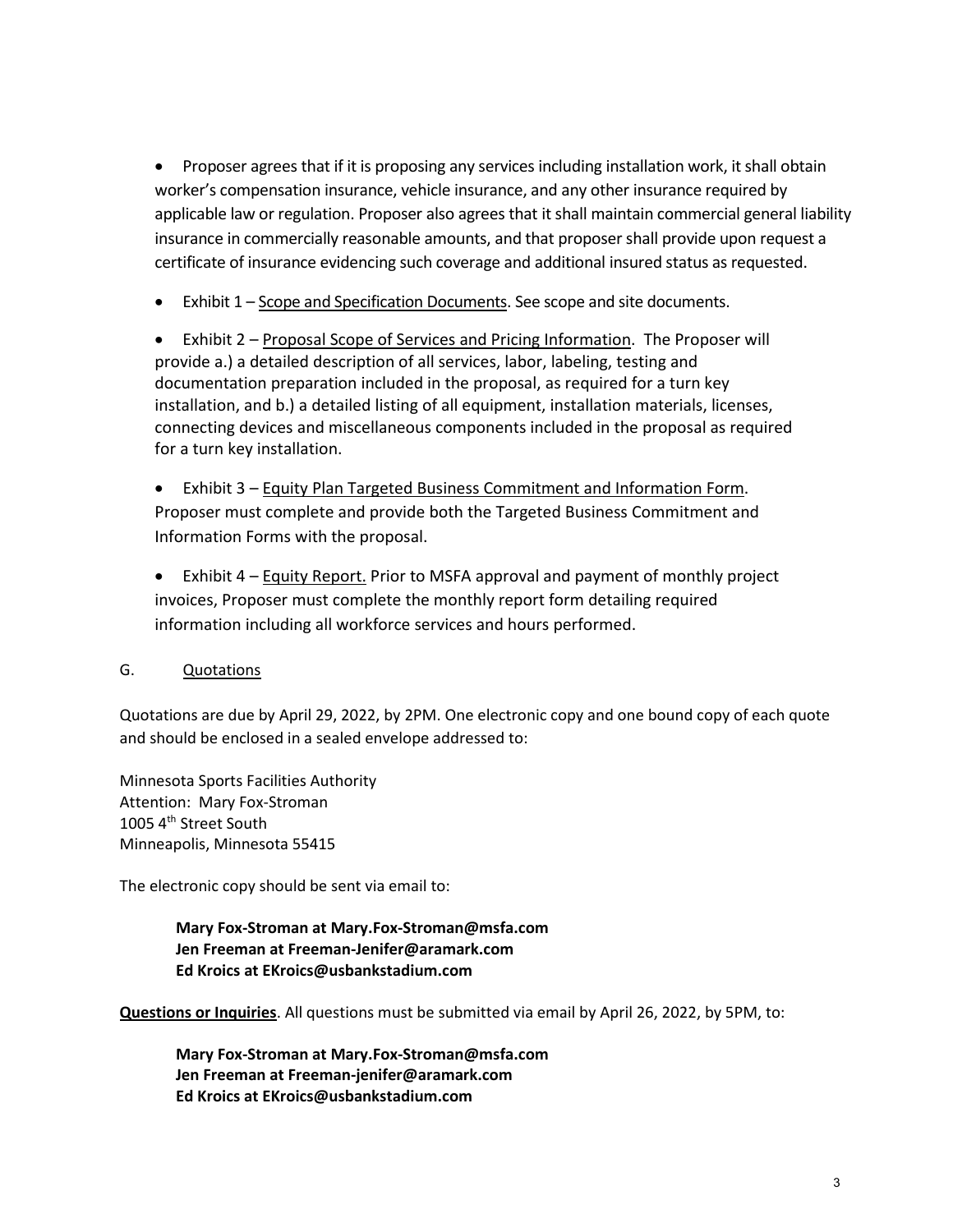## H. Minnesota Government Data Practices

All Quotations are subject to the Minnesota Government Data Practices Act (the "Act"), Minn. Statutes, Chapter 13, but the Act prohibits disclosure of any information derived from Quotations submitted by competing Proposers, and the content of all quotations is nonpublic data under Chapter 13, until such time as notice to award a contract to the successful Proposer is given by the Authority. Proposers shall note with their quotation, any data in their quotation that they consider proprietary information or otherwise private and confidential.

## I. Prevailing Wages(This is not applicable for the Club Fryer Equipment project)

Pursuant to Minn. Stat. 177.41 to 177.44, and corresponding Minnesota Rules 5200.1000 to 5200.1120, the contract contemplated by this RFQ is subject to the prevailing wages as established by the Minnesota Department of Labor and Industry. Specifically, all contractors and subcontractors must pay all laborers and mechanics the established prevailing wages for work performed under the contract. Failure to comply with the aforementioned may result in civil or criminal penalties.

The then-current applicable prevailing wages shall be incorporated into the contract contemplated by this RFQ. Current prevailing wage amounts for Hennepin County are set forth at the website for the Minnesota Department of Labor and Industry, at the following link: [http://workplace.doli.state.mn.us/prevwage/commercial.php .](http://workplace.doli.state.mn.us/prevwage/commercial.php)

## J. Project Labor Agreement (This is not applicable for the Club Fryer Equipment project)

The Proposer will need to agree to accept and be bound by the Project Labor Agreement, a copy of which is attached hereto as Attachment A.

*[the rest of this page intentionally left blank]*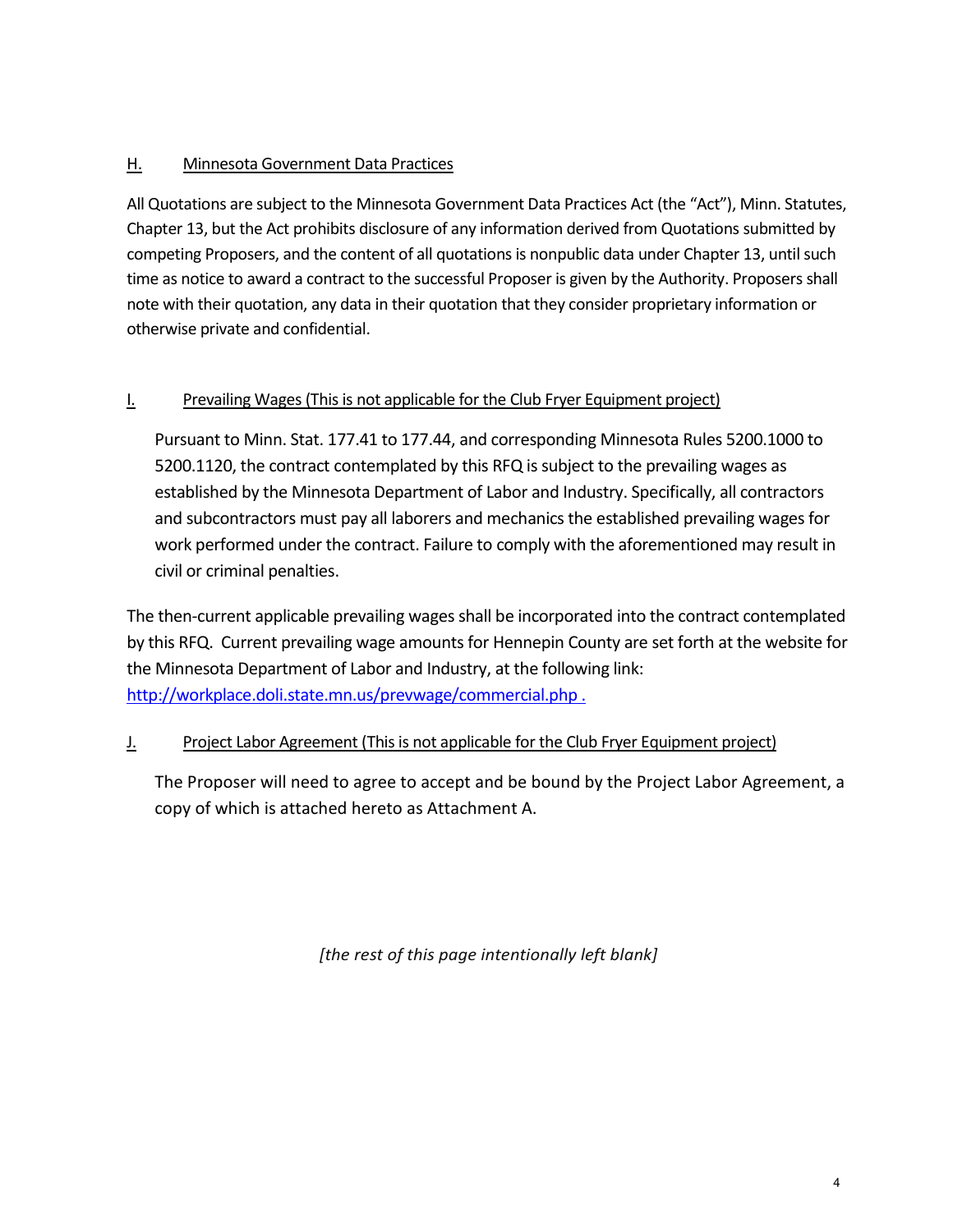#### **Scope and Specification Documents**

Club Concession Fryer Equipment Project:

Procurement of (2) double bank fryers.

Fryer model: Vulcan 1ER50AFl. Alternate fryer make/models with similar specifications will be considered.

Fryers should be 480V/3 phase/60hz 20AMP, 17kw for power consumption or similar power consumption.

If an alternate fryer make/model is submitted, then the specifications for that fryer must be included in the quote.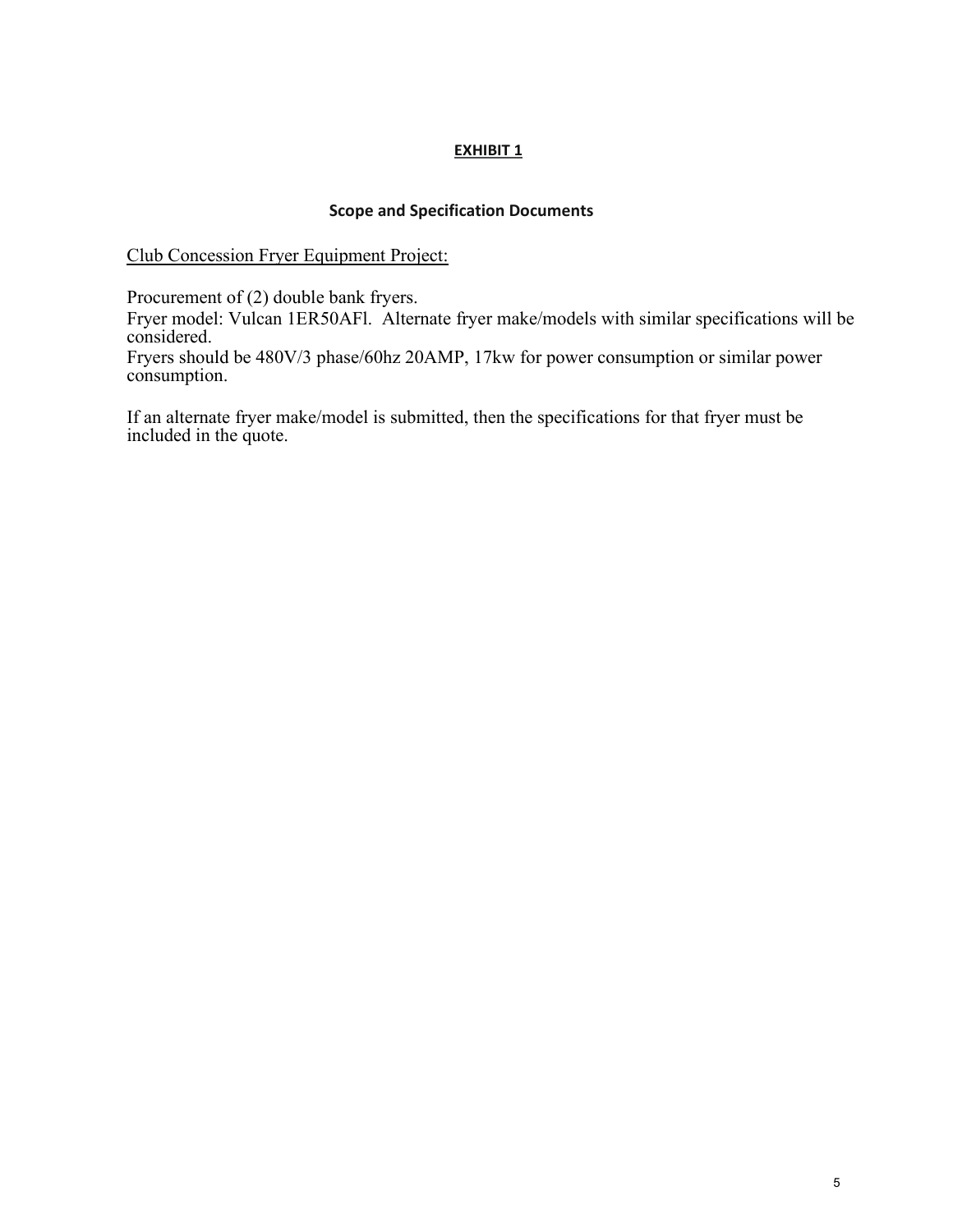## Proposal Scope of Services and Pricing Information

Proposer:

Proposer Address: The Contract of the Contract of the Contract of the Contract of the Contract of the Contract of the Contract of the Contract of the Contract of the Contract of the Contract of the Contract of the Contract 

Proposer Email Address: North and Services and Services and Services and Services and Services and Services and Services and Services and Services and Services and Services and Services and Services and Services and Servic

## **Scope of Professional Services and Fees**

Define the scope of professional services, if any, that will be provided to the MSFA and detail all hourly rates and fees.



**Total Professional Fees**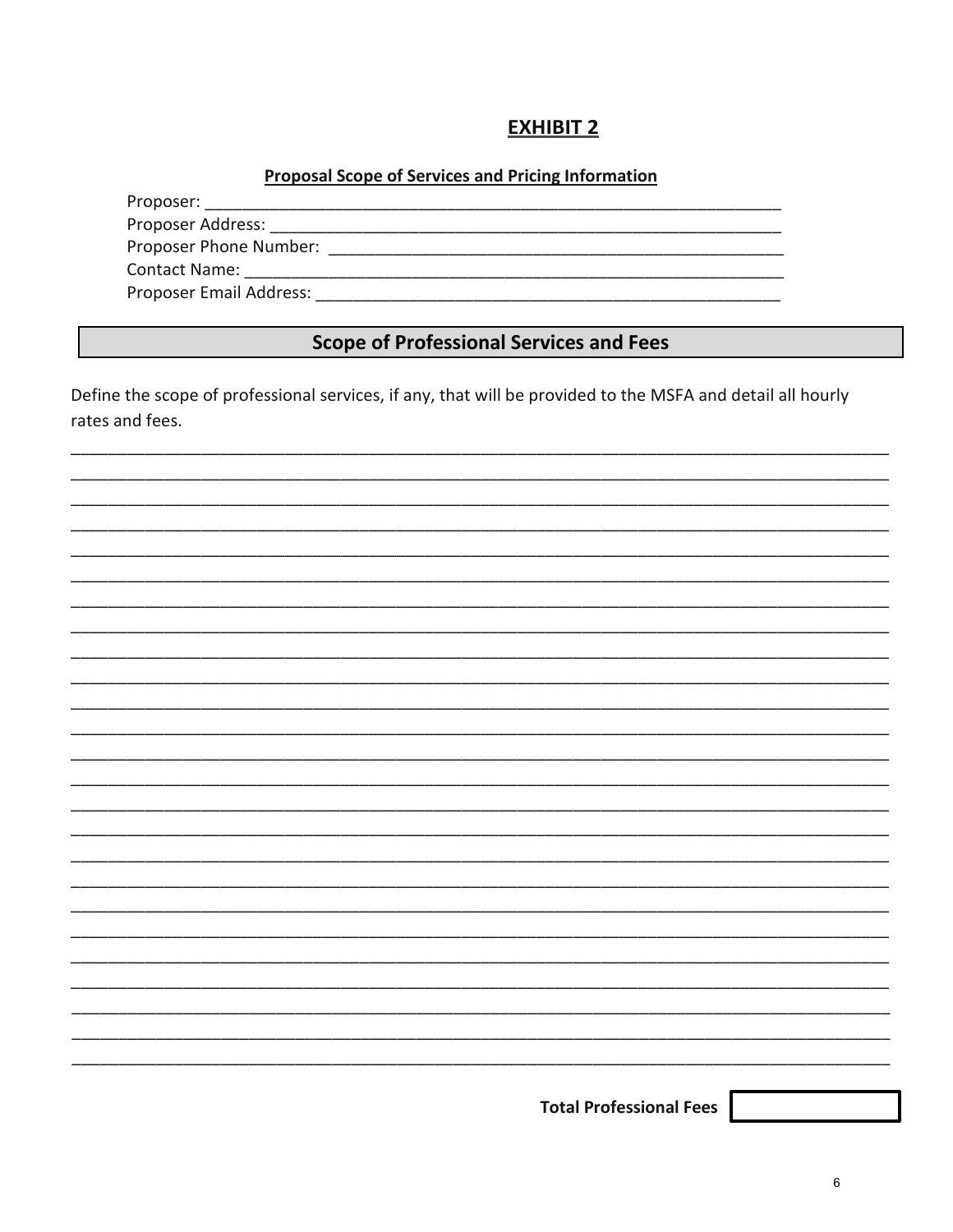## **Proposal Scope of Services and Pricing Information**

| Proposer:               |  |
|-------------------------|--|
| Proposer Address:       |  |
| Proposer Phone Number:  |  |
| <b>Contact Name:</b>    |  |
| Proposer Email Address: |  |

Describe the equipment and materials, if any, that will be provided to the MSFA and detail all quantities and unit prices for the equipment and materials proposed below. In addition, include installation labor costs, freight, and Minnesota sales tax.

| Quantity | <b>Materials Description</b> | <b>Price</b> |
|----------|------------------------------|--------------|
|          |                              |              |
|          |                              |              |
|          |                              |              |
|          |                              |              |
|          |                              |              |
|          |                              |              |
|          |                              |              |
|          |                              |              |
|          |                              |              |
|          |                              |              |
|          |                              |              |
|          | <b>Subtotal Materials</b>    |              |
|          | <b>Installation Labor</b>    |              |
|          | Freight                      |              |
|          | Minnesota Sales Tax (6.875%) |              |
|          | <b>Total</b>                 |              |
|          |                              |              |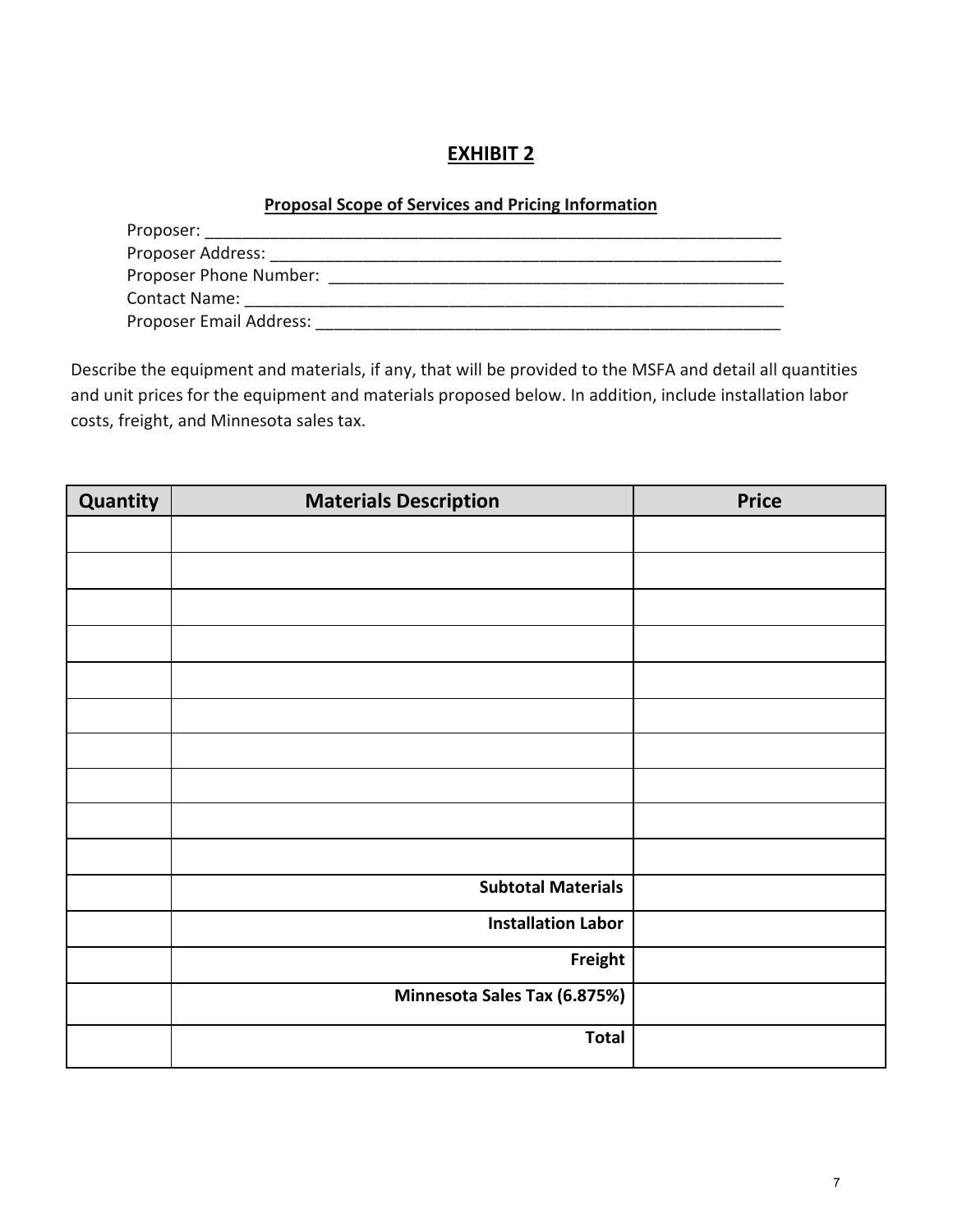#### **EQUITY PLAN**

#### **TARGETEDBUSINESS COMMITMENT ANDINFORMATIONFORM**

**Proposer Company Name: \_\_\_\_\_\_\_\_\_\_\_\_\_\_\_\_\_\_\_\_\_\_\_\_\_\_\_\_\_\_\_\_\_\_\_\_\_\_\_\_\_\_\_\_\_\_\_**

**Check ONE ofthe following:**

**No Targeted Business participation is committed on this project**  $\overline{\phantom{0}}$ 

**The following Targeted Business (MBE & WBE) participation is committed on this project:**

| <b>Firm Name</b><br>(Legal business name used for<br>Targeted Business certification) | <b>MBE</b><br><b>WBE</b><br>(Check one) |  |  |  | How will firm participate?<br>(subcontractor, consortium, joint<br>venture) | <b>Description of work</b> | <b>Estimated</b><br>dollar value of<br>participation | <b>Estimated</b><br>percentage<br>of total bid |
|---------------------------------------------------------------------------------------|-----------------------------------------|--|--|--|-----------------------------------------------------------------------------|----------------------------|------------------------------------------------------|------------------------------------------------|
|                                                                                       |                                         |  |  |  |                                                                             |                            |                                                      |                                                |
|                                                                                       |                                         |  |  |  |                                                                             |                            |                                                      |                                                |
|                                                                                       |                                         |  |  |  |                                                                             |                            |                                                      |                                                |
|                                                                                       |                                         |  |  |  |                                                                             |                            |                                                      |                                                |
|                                                                                       |                                         |  |  |  |                                                                             |                            |                                                      |                                                |
|                                                                                       |                                         |  |  |  |                                                                             |                            |                                                      |                                                |
|                                                                                       |                                         |  |  |  |                                                                             |                            |                                                      |                                                |

Total WBE % Total MBE %

#### **TARGETED BUSINESSES WHO WERE CONSIDERED BUT WERE NOT SELECTED:**

| <b>Firm Name</b> | <b>Address</b> | <b>Telephone Number</b> |
|------------------|----------------|-------------------------|
|                  |                |                         |
|                  |                |                         |
|                  |                |                         |
|                  |                |                         |

#### **Certification**

On behalf of the proposer identified below, I certify that the information provided in this form is true and correct.

Proposer Name: \_\_\_\_\_\_\_\_\_\_\_\_\_\_\_\_\_\_\_\_\_\_\_\_\_\_\_\_\_\_\_\_\_

Signature: \_\_\_\_\_\_\_\_\_\_\_\_\_\_\_\_\_\_\_\_\_\_\_\_\_\_\_\_\_\_\_\_\_\_\_\_\_\_ Date: \_\_\_\_\_\_\_\_\_\_\_\_\_\_\_\_\_\_\_\_\_\_\_\_\_\_\_\_\_\_\_\_\_\_\_\_\_\_\_\_\_\_\_\_\_\_\_

Name: \_\_\_\_\_\_\_\_\_\_\_\_\_\_\_\_\_\_\_\_\_\_\_\_\_\_\_\_\_\_\_\_\_\_\_\_\_\_\_\_\_ Title: \_\_\_\_\_\_\_\_\_\_\_\_\_\_\_\_\_\_\_\_\_\_\_\_\_\_\_\_\_\_\_\_\_\_\_\_\_\_\_\_\_\_\_\_\_\_\_

| u | am |  |  |
|---|----|--|--|
|   |    |  |  |

8